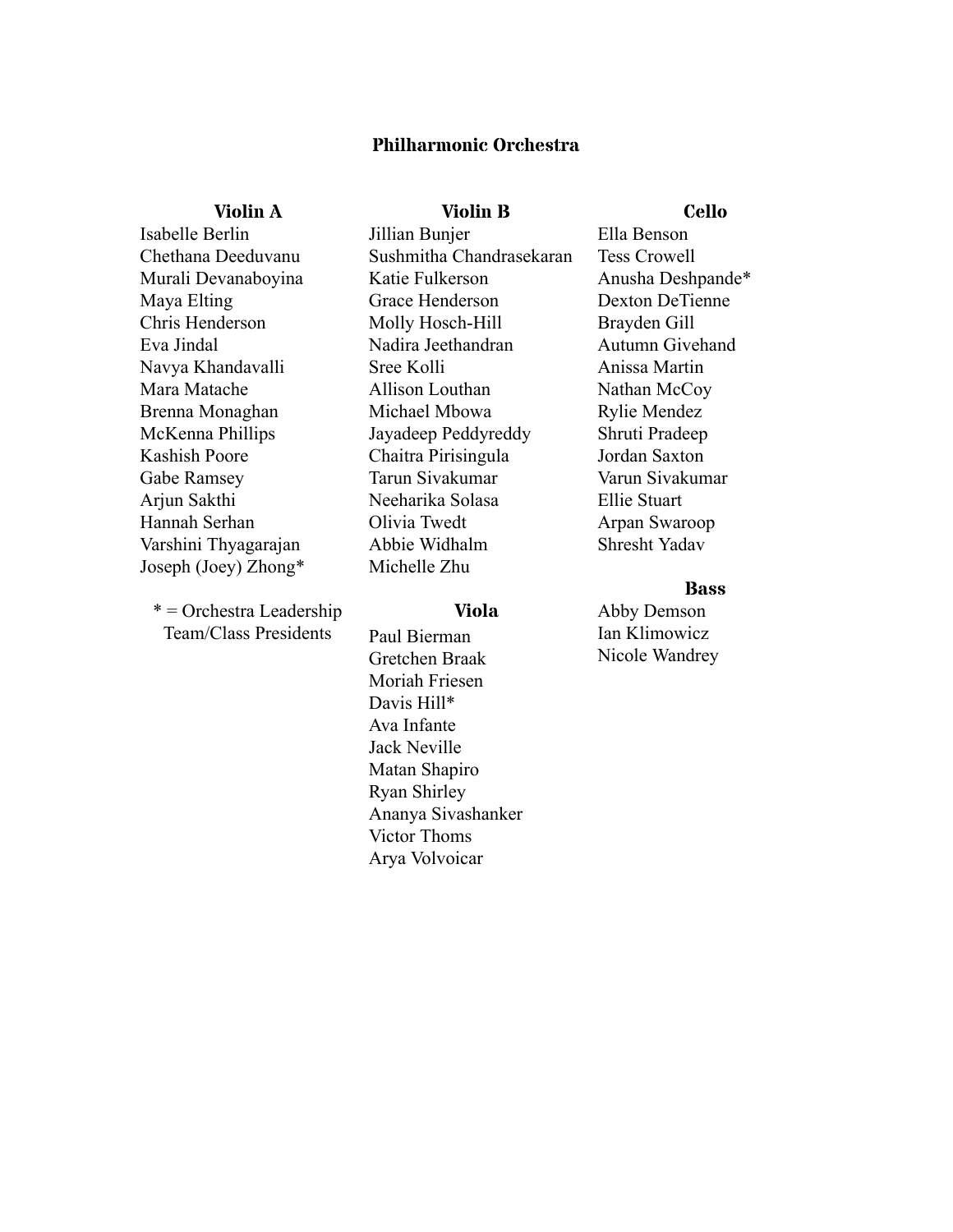# **1 st Hour Symphony Orchestra**

## **Violin I**

Ethan Chen\* Rachel Folts Mary Johnson\* Kelley Kim Vishnu Menon\* Austin Nguyen \* Oliver Niu Juhi Thakker George Varghese\* Elaine Whetstine Shreya Yadav

# $*$  = Orchestra

Leadership Team/Class Presidents

**Violin II** Matthew Halbur Christopher He\* Sarah Lee Miranda McDaniel Ethan McDermott\* Shae Monaghan\* McKenzie Nelson Elizabeth Nielsen\* Palak Singh Lorin Utsch Srikar Yallala Jeff Zhao

# **Viola**

Alyssa Jarabek\* Emily Juno\* Justin Le Quincey Loveridge Shivani Mudhelli Will Talbot MJ Waterhouse Addison Williams

## **Cello**

Abbey Braak Logan Dunlop\* Elizabeth Hill Zach Klimowicz Carl Olson Charlie Peng Chella Raghavan\* Kelson Welker Ella Williams Jamie Youn\*

# **Bass**

Bryce Herrington Noah Mussman Jackson Taylor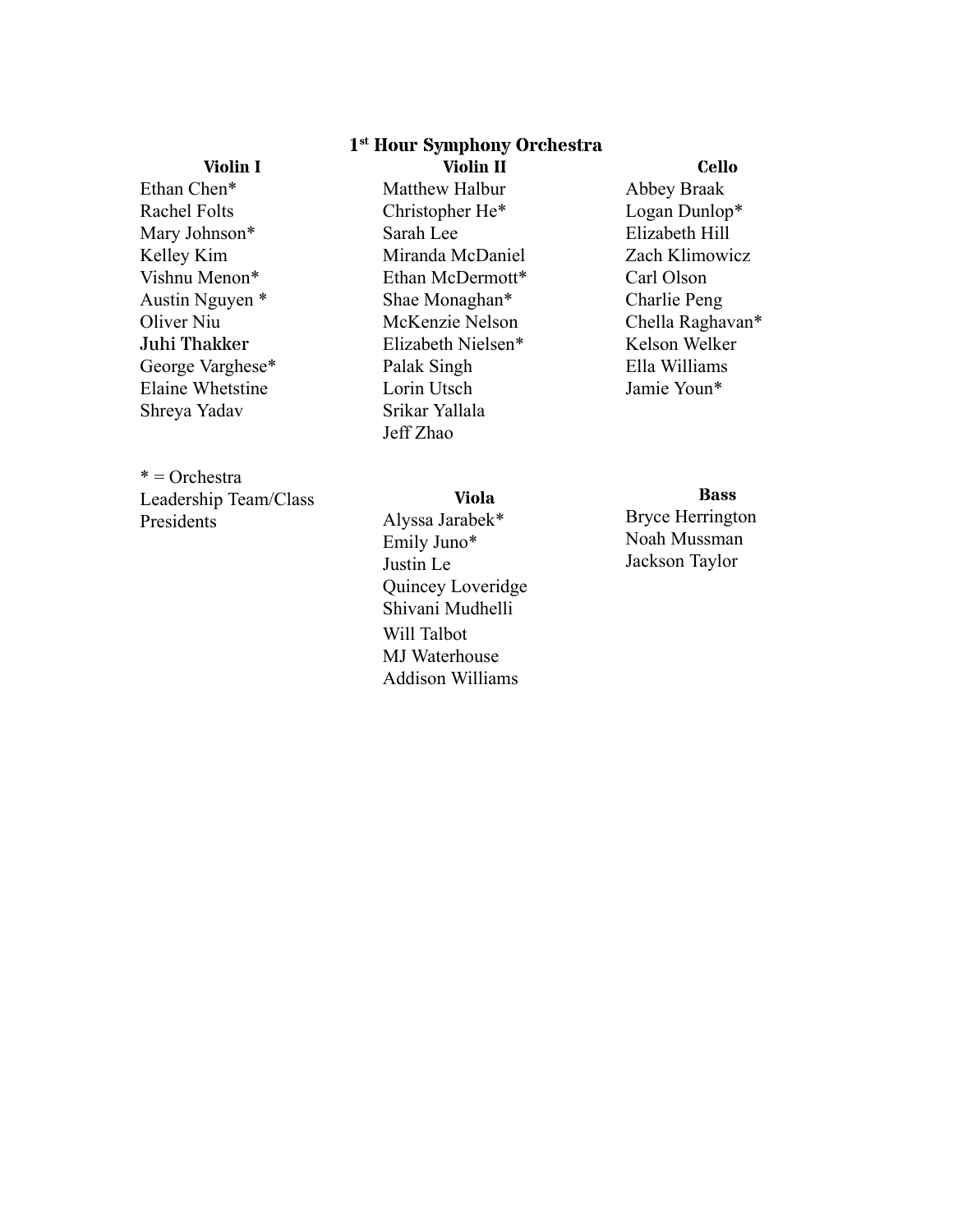# **Upcoming Events:**

| <b>Date</b>             | <b>Time</b>                            | <b>Event</b>                                                                                                 | Location                |
|-------------------------|----------------------------------------|--------------------------------------------------------------------------------------------------------------|-------------------------|
| $9 - 30$                | <b>TBA</b>                             | Deadline for All State auditions - specific<br>dates on Google Classroom                                     | <b>MNHS Music Wing</b>  |
| $10-5$ thru<br>$10-7$   | <b>7 PM</b>                            | MN Musical Aida                                                                                              | <b>MNHS</b> Auditorium  |
| $10-8$                  | 2 PM                                   | MN Musical Aida                                                                                              | <b>MNHS Auditorium</b>  |
| $10 - 10$               | 10 AM-12:30<br><b>PM</b>               | First Hour Orchestra Students to Omaha<br><b>Symphony Music Mentors</b>                                      | <b>MNHS</b> Auditorium  |
| $10 - 11$               | 10-11:30AM                             | Fifth Hour Orchestra Students to Omaha<br><b>Symphony Music Mentors</b>                                      | <b>MNHS</b> Auditorium  |
| $11 - 30$               | 5 PM                                   | <b>Concerto Competition Auditions Due</b>                                                                    | Online                  |
| 11-16 thru<br>$11 - 18$ | Overnight<br>Stay                      | NMEA All State Orchestra (selected)                                                                          | $UN-L$                  |
| $12-5$                  | <b>7 PM</b>                            | MN Orchestra Concert (required)                                                                              | <b>MNHS</b> Auditorium  |
| $1-29$                  | All Day                                | MPS Orchestra Clinic (required)                                                                              | MWHS Gym                |
| $1-29$                  | <b>7 PM</b>                            | MPS Orchestra Concert (required)                                                                             | MWHS Gym                |
| $1-26$ thru<br>$1 - 28$ | All Day                                | <b>UNO BOCH Festival (selected)</b>                                                                          | <b>UNO/Baxter Arena</b> |
| $3 - 5$                 | 5PM<br>rehearsal/<br>7:30PM<br>concert | MN Orchestra Concert w/KMS and NMS<br>(req. for grades 10-12) and Concerto<br><b>Competition Performance</b> | <b>MNHS Auditorium</b>  |
| $3-10$                  | All Day                                | <b>UNO String Olympics</b>                                                                                   | <b>UNO</b>              |
| $4 - 10$                | <b>7 PM</b>                            | MN Orchestra Concert (required)                                                                              | MNHS Auditorium         |
| 4-18 thru<br>$4 - 21$   | <b>TBD</b>                             | <b>District Music Contest</b>                                                                                | Fremont HS              |
| $5 - 12$                | 7 AM-Noon                              | ASTA Young Orch. Festival (req. 9th<br>grade only)                                                           | Millard South HS        |
| $5 - 10$                | 5 PM                                   | MN Music Awards Night                                                                                        | Cafeteria/Auditorium    |
| May TBA                 | <b>TBA</b>                             | MN Orch performs in the community                                                                            | <b>TBD</b>              |
| $5 - 26$                | 1 PM                                   | MN Orch performs at Graduation<br>(required for 1st and 2nd hour orchestras)                                 | Baxter Arena            |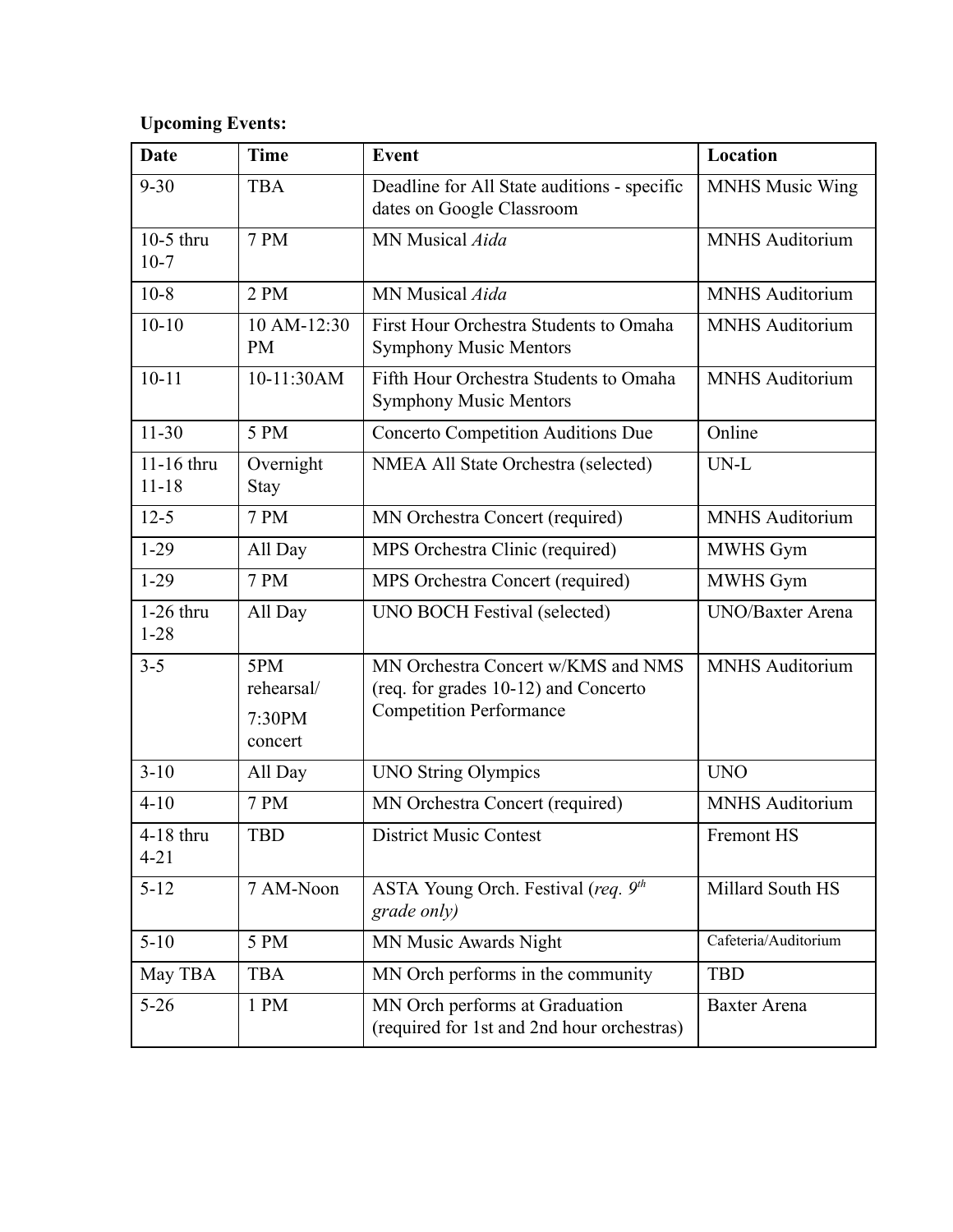#### **MNHS Music Department**

Debbie Martinez, Director of Orchestras Craig Mathis, Assistant Director of Bands and Orchestras Ryan Placek, Director of Bands Megan Tantillo, Director of Vocal Activities James Shinkle, Accompanist

### **MNHS Administration Team**

Mr. Brian Begley – Principal Mrs. Mary Bayne – Assistant Principal Mr. Aaron Bearinger - Assistant Principal Mr. Casey Lundgren - Assistant Principal Mrs. Susan Marlatt - Assistant Principal Mr. Chad Zimmerman – Assistant Principal/Activities Director

### **MPS Board of Education**

Mike Kennedy, President Dave Anderson, Vice-President Mike Pate, Treasurer Linda Poole, Secretary Patrick Ricketts, Board Member Amanda McGill-Johnson, Board Member Dr. Jim Sutfin - Superintendent

#### Welcome!

We're glad you're here. We have worked hard in preparation for this performance. Out of respect for our musicians, please observe the following guidelines:

- Ringers set to silent or off
- No talking while playing
- Refrain from flash photography during performance
- If you need to leave and come back during the concert, do so in between selections. Thank you and enjoy the show!

*The district respectfully requests that any audio or video recording made of this performance be for personal use only and not be posted to a public website. Posting to a public website violates copyright law and the licensing agreement that covers the music contained in this performance. The District's license does not authorize the broadcasting, telecasting, or transmission or retransmission by wire, Internet, website, or other media.*